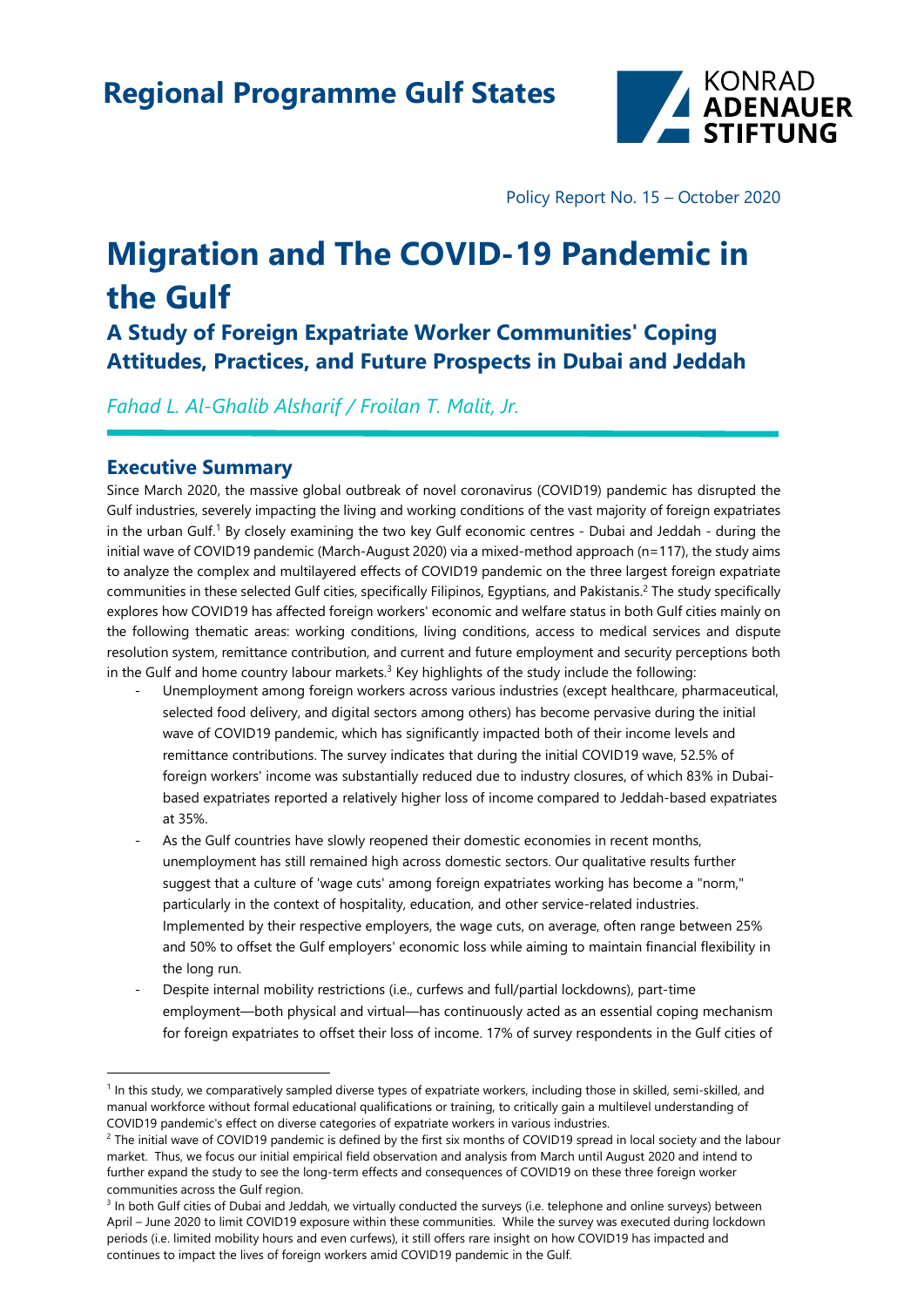Dubai and Jeddah participated in some form of part-time employment to survive the pandemic's economic shock. This figure has also likely increased as Gulf economic activities have slowly resumed, specifically in Dubai where our qualitative results indicated foreign expatriates' dependency on part-time employment income.

- Fluctuating wage scales also impact foreign expatriates' decision to stay in the Gulf region. The survey suggests that, if income level drops between 25%-75%, educated foreign workers are likely to exit the Gulf labour market compared to their less-educated counterparts, who have higher propensity to accept wage cuts or unemployment. They also have a strong preference to remain in the Gulf in the long run despite the shifting economic volatility in the region.
- Living conditions have remained a central concern during the initial COVID19 pandemic lockdown and its aftermath for foreign worker communities. Although low housing evictions in both Gulf cities for foreign workers were reported during COVID19 pandemic's initial wave due to state protections, the rising unemployment issue has posed severe challenges for foreign expatriate workers' ability to pay for their accommodations, specifically those unemployed or are currently facing substantial wage cuts.
- Recent rent prices in the Gulf cities of Dubai and Jeddah have slightly dropped, as the demand for housing has dramatically increased. As more foreign workers lose employment or return to their home countries, along with 'no work, no pay' status and among other critical factors (i.e., wage cuts, increasing food prices) across the two Gulf cities, COVID19 pandemic has and will likely to exacerbate the growing vulnerability of foreign workers, specifically those low-income migrants in impacted industries like construction, retail, and other labour-intensive occupations.
- With ongoing economic disruptions, foreign worker communities' sociopsychological conditions have been severely affected, given the lack of institutional mechanisms to manage various degrees of health-related problems, including mental depression, stress, isolation, and suicidal tendencies.
- Health insurance coverage (90%) among foreign expatriate workers was reportedly high during the COVID19's initial wave (excluding those unemployed, umrahs, or visit visa holders), giving them more health security and confidence. However, with rising domestic unemployment in these Gulf cities, foreign workers highlighted their fear of failing to maintain their insurance coverage (including their children), which will affect not only their decision to stay but also their degree of health vulnerability during COVID19 pandemic. While some Gulf countries like the UAE and Saudi Arabia reportedly offered free health coverage for foreign expatriates with COVID19 symptoms (specifically those in an undocumented status) in their public health institutions, further studies are necessary to examine the accessibility and effectiveness of such state-led reforms in their public health institutions.
- While respondents reported low (9%) dispute cases with their Gulf employers during the initial wave of COVID19 pandemic, the perceived lengthy bureaucratic procedures in the Gulf legal system could have shaped their decision not to pursue a legal claim. Reported complaints, including unfair payment settlements, wage reductions, lack of funds for repatriation tickets, and other contractualrelated issues (i.e. extended working hours with little pay), have become common, as Gulf-based firms attempt to stabilize their financial conditions. However, Gulf city governments and market reopening have resulted in high dispute cases as some foreign expatriates challenge employers' perceived lack of fairness in the employment settlement process and arrangements (i.e. forced termination, wage cuts).
- The COVID19 pandemic has both largely halted and reduced the demand for more recruitment for foreign workers in origin countries, given the large pool of unemployed population with mixed statuses (i.e., regular/irregular/umrah and tourist visa/freelance visa holders) in the Gulf. Low employment vacancies, including in virtual job sites like Gulf Talent or Bayt.com, were also reported,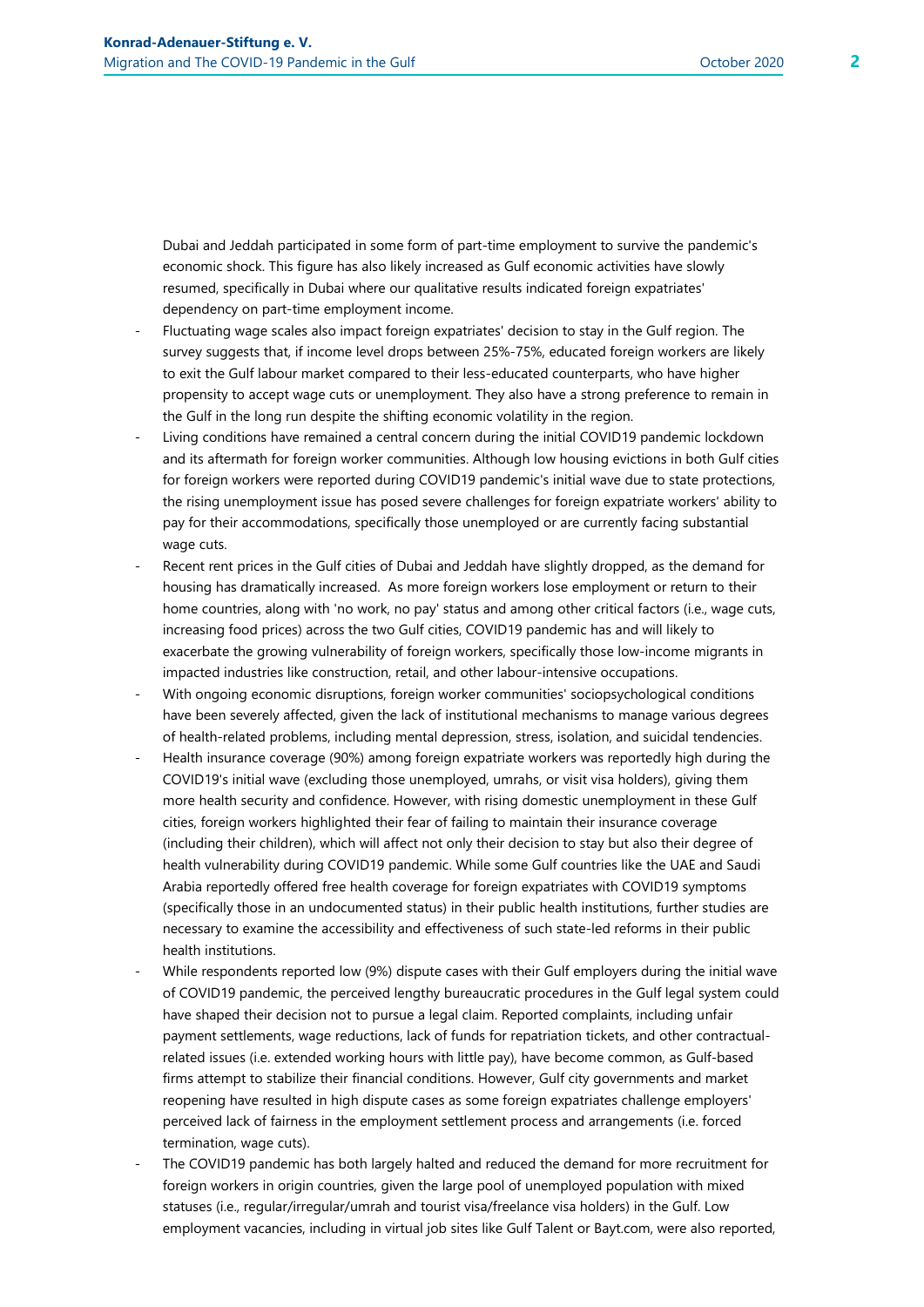while more inter-ethnic job competitions between and among Arabs, Asians, and Africans has become inevitable.

- Remittance flows have also broadly decreased during the initial COVID19 pandemic wave. The survey results suggested that it substantially dropped by 44% among the foreign worker respondents from AED/SR 3,208 (pre-COVID19) to AED/SR 2,712.<sup>4</sup> While some migrants were not able to remit due to work stoppage and existing debt status, others have managed to continuously send by either borrowing from friends or family members, working part-time employment, or receiving some earnings from their existing employers. The Gulf states like Saudi Arabia and the UAE have also ordered local banks to mitigate foreign workers' financial vulnerability by postponing bank repayments in the short term. However, remittance flows have steadily increased as most Gulf markets reopen, although more studies are needed to understand the remittance fluctuations during COVID19 and their varying impacts on Gulf and sending countries.
- Foreign workers still prefer to stay in the Gulf countries—as evidenced in the low (yet potentially increasing) repatriation figures of migrant-sending states—due to perceived financial opportunities. 82% indicated 'better income' prospects as a primary factor for choosing to stay among all survey participants (Filipinos, Pakistanis, and Egyptians. Other key factors, including strong social networks (families and friends), better access to healthcare/COVID19 facilities, and career prospects, were emphasized.
- Even those foreign workers who have expressed intentions to return to their home countries, 63% of survey respondents in both Gulf countries highlighted their plan return to the same Gulf cities, with 10% of them preferring to return to other Gulf countries due mainly for economic reasons. Only 32 or 27% of migrants reported they would not return (due to various reasons, retirement, spending time with family and friends). 11 respondents are undecided. The survey suggests the majority of Pakistanis in Jeddah will return. If we compare the three communities of Jeddah and Dubai, 75% of the Pakistani community in Dubai noted they would come back versus 56% in Jeddah. It is interesting to note that the Egyptian migrants in both cities have the same percentage of 53% to return. The great majority of the Philippines community in Dubai indicated a willingness to return to Dubai city than the Jeddah community with 59%. This could be partly due to the perceived worsening economic conditions and options in their respective home countries, therefore justifying their propensity to stay and of the critical value of the Gulf labour market in the post COVID19 pandemic era.<sup>5</sup>
- Foreign workers' perceived unemployment or weak standard of living prospects in their home countries further reinforces their decision to remain in the Gulf. The survey indicates that 69% believe that their monthly income will decrease. In comparison, 25% of the respondents acknowledge their 'uncertain future' back home, given the rising unemployment both in the formal and informal economies across the Philippines, Egypt, and Pakistan. Some respondents qualitatively highlighted that Gulf informal markets tend to offer better economic returns than their home countries' job markets, specifically in various labour-intensive jobs (i.e., domestic work, cleaning, and other service-based occupations).
- Foreign worker respondents in both Gulf cities emphasize the strong domestic security, health, and market governance in the Gulf countries as crucial factors for their decision to stay. 89.7% of foreign workers in both Gulf cities either strongly agree or agree that the Gulf cities of Dubai and Jeddah have effectively controlled the COVID19 pandemic. This finding, however, stands in stark contrast to their views towards their home country governments in the Philippines, Pakistan, and Egypt.

<sup>4</sup> The current exchange rate for UAE dirhams (AED) and Saudi riyals (SR) is USD 1 = 3.75.

<sup>&</sup>lt;sup>5</sup> Such trend could also be paralleled to the 2008 financial crisis in the Gulf where repatriated migrants eventually returned to the Gulf, reinforcing the circular migration flows in the region.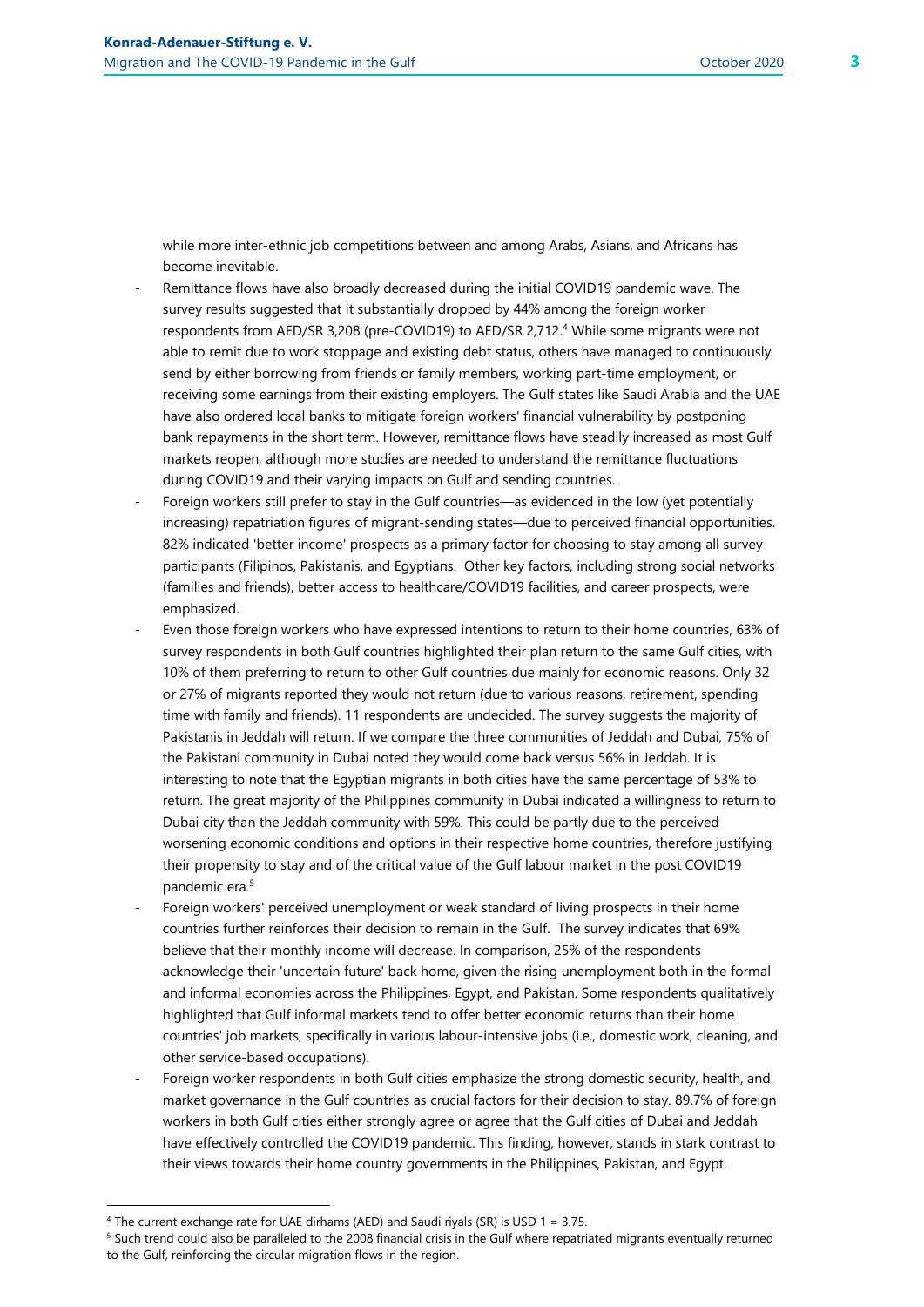- While the vast majority of respondents (53%) acknowledge that locals' attitudes towards foreign workers have remained the same, other respondents (17%) emphasize that local attitudes have changed negatively. More interestingly, 29.9% of respondents have highlighted that locals have positively changed their attitudes towards foreign worker communities. While there are no specific indicators that could explain such pattern, there are possible factors that might have shaped such public opinion. These could include those state-led volunteering campaigns—specifically in the health and community sectors (i.e., charitable sectors, Islamic donations and support mechanisms, free covid19 testing/treatment in public hospitals)—that enabled both the local police, health authorities, and foreign worker communities to work closely in addressing foreign worker communities (i.e., food, health safety, etc.) during the COVID19 pandemic. Some expatriates further noted the multilingual translations (Urdu, Tagalog, Nepali, Hindi etc) of public information and services for foreign worker communities that helped effectively convey their campaign messages in both Gulf cities.
- Foreign workers also indicate that sending countries' diplomatic missions (embassies/consulates) offered little or no assistance, except the Philippine state initiatives (i.e., USD\$200 financial assistance to those impacted by COVID and other social aid like food). Migrants from Pakistan and Egypt, however, highlighted their governments' limited support during the COVID19 pandemic.

# Introduction

When COVID19 initially disrupted the Gulf economies in late March 2020, the Gulf states of Bahrain, Kuwait, Oman, Qatar, United Arab Emirates (UAE) and Saudi Arabia have broadly imposed various multilevel restrictive measures and initiatives<sup>6</sup> to control and prevent the spread of COVID-19 outbreak. In the Gulf cities of Jeddah and Dubai, local governments have authoritatively enforced domestic state policies and initiatives, including lockdowns, mobility restrictions, social distancing, nationwide sanitation campaigns, mass testing and other hefty sanctions (i.e. fines, deportation, media shaming for violators) to rigorously control the spread of COVID-19 (Gulf Health Council, 2020).<sup>7</sup> As COVID19 cases rose, on average, between 500 and 1,000 per day, the Gulf states were forced to strategically close major Gulf industries - including construction, retail, manufacturing, and other service-based sectors - which inevitably led to the massive unemployment for all foreign workers (World Meter, 2020). While some Gulf cities like Dubai and Jeddah have slowly reopened their markets and government offices since August 2020, unemployment among foreign expatriates has continuously increased, as Gulf-based firms struggle to offset the massive financial loss and low business activity (i.e. tourism) incurred during the initial COVID19 pandemic wave. As a result of the vast unemployment of foreign workers, laboursending states - specifically Pakistan, the Philippines, India, and Bangladesh - have immediately facilitated the repatriation of their nationals. However, the vast supply of foreign workers has remained in the Gulf, specifically in Dubai and Jeddah, due to perceived weak economic prospects and opportunities in their home countries, as well as "economic hope" that Gulf countries will quickly recover from this looming economic recession.

As COVID19 pandemic continuously threatens the Gulf economies - combined with the persistently low price of hydrocarbon and oil - the Gulf states have also initiated various fiscal and other economic reforms to systematically cope with COVID19's economic impact on their national budgets (PWC, 2020). More specifically, the Gulf cities of Dubai and Jeddah, for example, are key tourism centres in the Middle East and beyond, often generating critical state revenues. Dubai's global tourism hub status and KSA's hajj and umrah pilgrimage globally attract millions of foreign travellers, which have become a critical state-revenue generating mechanism for both Gulf cities. With COVID19 pandemic's diffusing effect on Gulf markets, the Gulf city governments of

<sup>6</sup> Key measures include but not limited to mass COVID-19 testing (including mobile tastings), temporary lockdowns and curfews, market closures, sanitation, hefty fines and penalties, public health campaigns in high-risk accommodation spaces (i.e. labour camps) across the Gulf countries.

 $^7$  While domestic lockdowns have been lifted in recent months in the Gulf cities of Dubai and Jeddah, the local state governments emphasized that they may consider re-imposing such measures if COVID19 cases rise locally.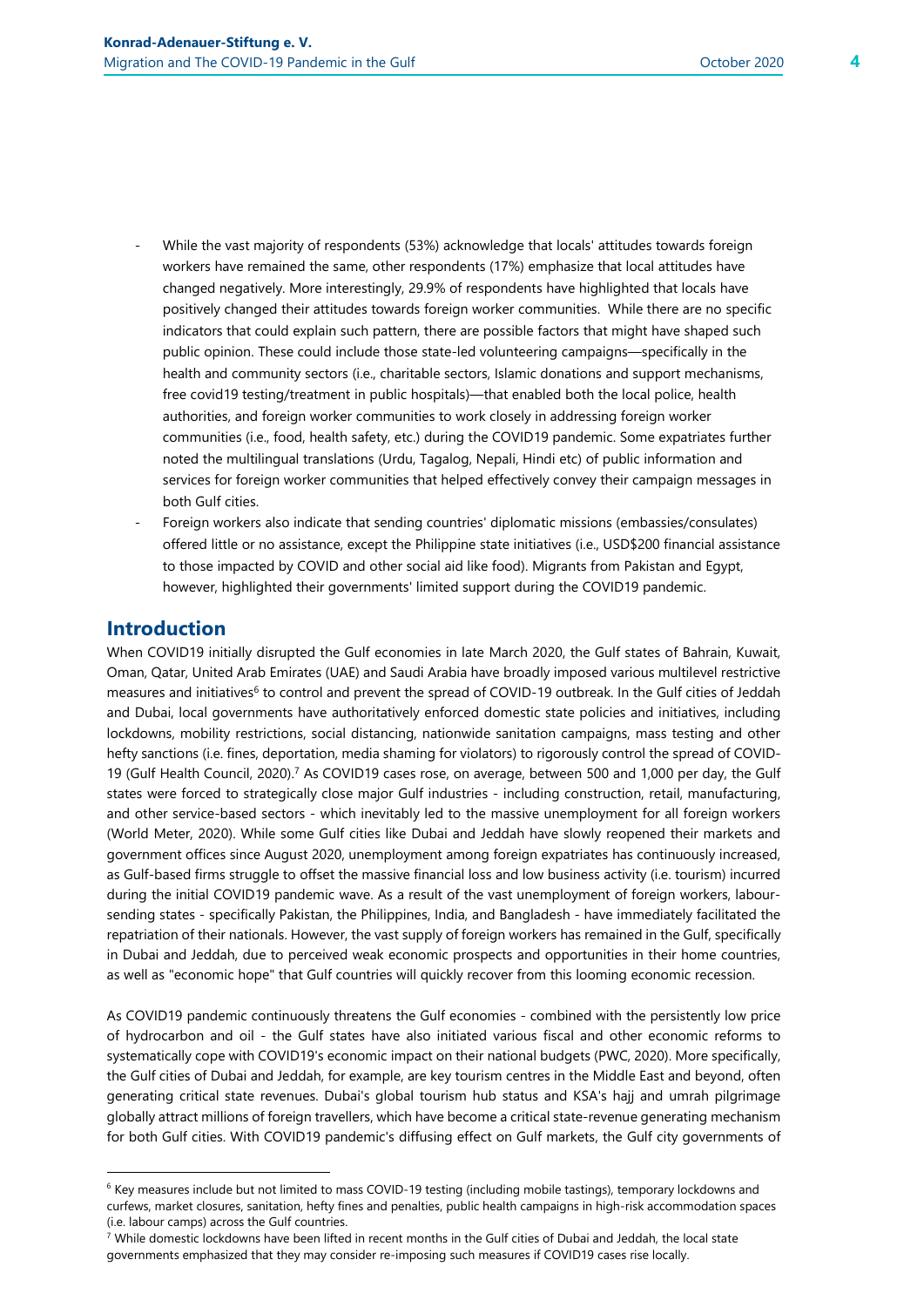foreign expatriates will remain limited.

Jeddah and Dubai faced significant fiscal budget constraints, impacting their existing mega infrastructure projects in the private sector that substantially recruit migrant work. Saudi Arabia had to cut 30% of its fiscal year 2020 budget set for Vision 2030, increased value-added tax (VAT) on July 1, 2020, from 5% to 15% along with an increase in the price of public utilities to stabilize its national budget in the long run (Al Arabiya, 2020). Although the UAE did not cut its annual budget, it instead ensured the financial liquidity of its national central banks by injecting USD 70 billion to stabilize the private sector. Saudi Arabia and other Gulf states similarly followed this policy move as COVID19 ensued (PWC, 2020). While these state efforts may (or may not) ease the financial instability in these Gulf cities, the prolonged existence of COVID19 will likely impact the GCC private sector economy, which has been projected to decline by 7% this year (International Monetary Fund, 2020). More importantly, if the UN World Health Organization (2020) estimates that the future public availability of COVID-19 vaccine could only be developed between 12-18 months, the Gulf states' economic uncertainties will likely extend and generate market chaos (i.e., unemployment) in the Gulf. While the current economic reopening in the Gulf may potentially engender economic recovery, it is highly likely that the future hiring for

This study examines the critical effects of COVID-19 pandemic on foreign expatriate worker communities in the Gulf cities of Jeddah and Dubai. Using a mixed-method approach on three of the largest foreign worker communities - including Filipinos, Pakistanis, and Egyptians - we analyze the governing attitudes, behaviour, coping modalities of different foreign migrant groups in these two of the most dynamic and diverse historical migrant receptions in the Gulf region and the world. By employing a 'virtual' snowball technique (N=117) through phone interviews and focus groups with key field insiders and respondents in these two Gulf cities, the study attempts to explore key themes: employment, living conditions, access to medical services and dispute resolution system, remittance contribution, and current and future employment perceptions and security both in the Gulf and home country labour markets.

As COVID-19 pandemic proliferates in the Gulf countries, an urgent exploratory and comparative study hold compelling justifications for this initial field analysis. First, the report offers a critical thematic snapshot of the current multilevel impacts and consequences of the initial wave of COVID-19 pandemic on foreign expatriate worker communities in the Gulf region. Second, the study provides critical insights into foreign workers' attitudes, perceptions, and coping mechanisms, which are essential to developing or revising current and future state policy responses, specifically for both the Gulf and labour-sending states. These particular field insights could adequately better inform states on how to govern and develop short and long-term policy responses towards different foreign migrant communities. Third, the study further highlights both policy and academic insights on the political dynamics between states (Gulf states and labour-sending states) and foreign migrant communities in times of crisis. Unlike the vast majority of migration literature in the Gulf framed around 'noncrisis context,' the study highlights the critical importance of crisis-based migration governance framework essential both for the policy and academic communities in the long run.

This report is divided into three sections. First, we examine a broader overview of Gulf migration dynamics and labour markets, focusing on the Gulf cities of Dubai and Jeddah. Second, we summarize the survey demographic data results, highlighting the critical characteristics of foreign worker respondents. Third, we examine the varying effects of COVID19 on migration workers organized around important socioeconomic themes in the Gulf labour markets and beyond, while highlighting critical insights in the post-COVID19 migration governance context in the Gulf region. The concluding section highlights some vital lessons for the Gulf states in managing labour migration amid COVID19 pandemic.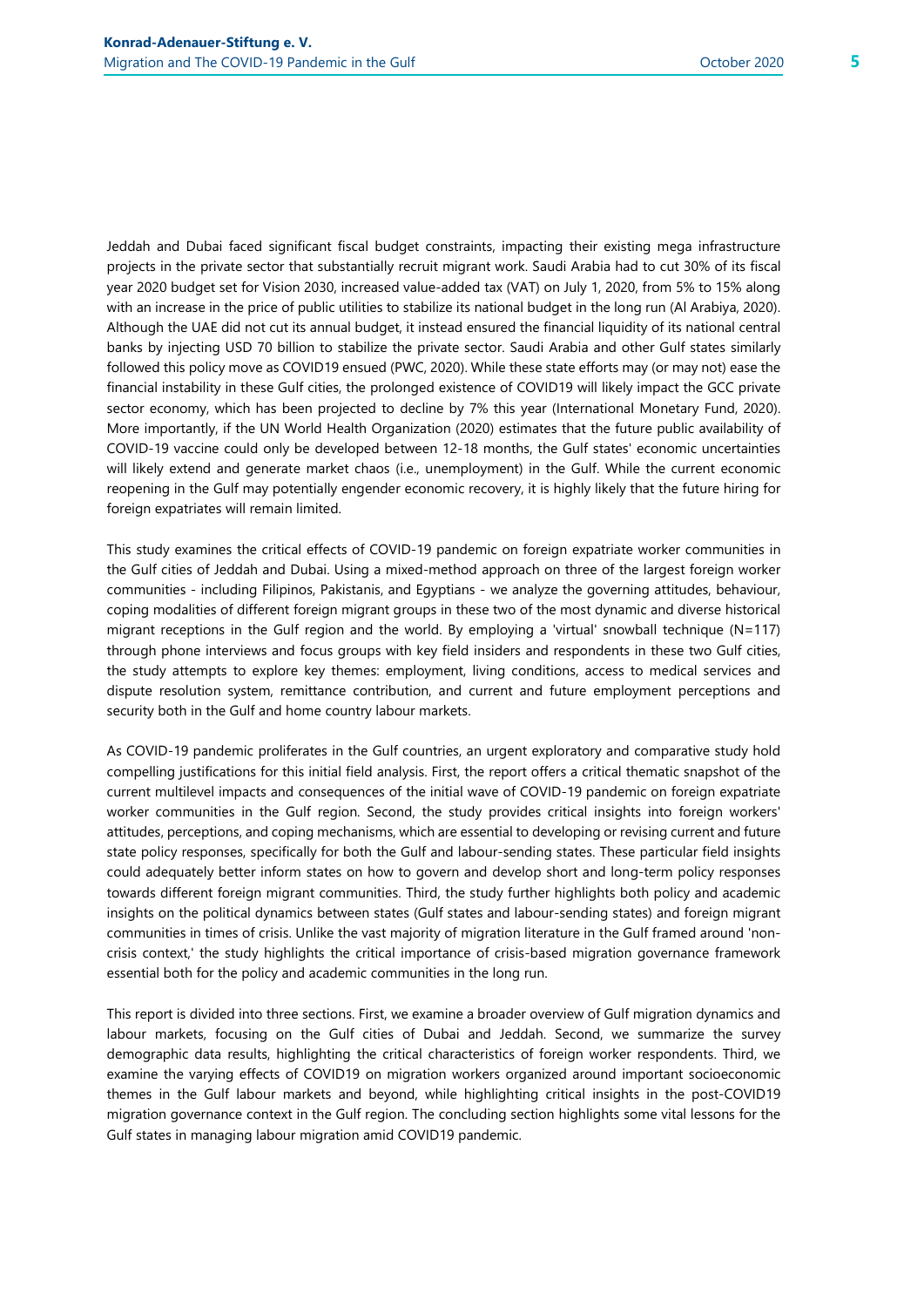# Setting The Migration Context: Urban Gulf Cities and COVID19

The Gulf region hosts more than 32 million foreign expatriates<sup>8</sup> employed across various diverse Gulf industries, including construction, hospitality, finance, domestic work, and other service-based sectors (GLMM, 2020). The UAE and Saudi Arabia presently have at least 70% of the total Gulf foreign expatriate populations, thus acting as vital global labour destination sites for the Middle East, Asia and beyond. Of the UAE's 9.1 million population, 90% constitutes foreign expatriate workers, mostly employed in key capital centres like Dubai. In contrast, Saudi Arabia has 32.4 million population, of which 37.8% of foreign workers live and work, which makes Saudi Arabia the top migrant labour destination in the Gulf and of the Middle East region. Given the diversity of employment of foreign workers in both Gulf cities, the Gulf states' booming education, health and research sectors have also attracted highly skilled expatriate workers in the recent decade, thus producing a diverse mix of foreign expatriate populations (Khadri, 2017). While the Gulf economies were facing economic slowdown before the spread of COVID19 pandemic, the COVID19 pandemic crisis severely hit the Gulf city economies producing a massive pool of unemployed foreign expatriates (including their children) seeking either to return to their home countries or stay in the Gulf region. The Gulf cities of Jeddah and Dubai are critical urban cities to explore, given their high proportion of foreign workers and economic contributions in the Gulf region. As COVID19 pandemic continues to shape domestic social, economic, and political contexts in these urban Gulf cities, Gulf governments of Dubai and Jeddah have also strategically employed various economic responses to mitigate the rising effect of COVID19 on their critical domestic industries.

Despite the looming economic crisis in these Gulf cities, however, a large share of foreign expatriates have expressed their intention to stay partially due to the worsening unemployment problems in their home countries, as well as perceived inadequate COVID19 governance responses both in their labour markets and overall society.<sup>9</sup>



#### Figure 1: Situating the Gulf Cities of Dubai and Jeddah

<sup>&</sup>lt;sup>8</sup> This figure excludes specific foreign worker categories, including those undocumented or overstayed tourist visa holders and their children.

<sup>&</sup>lt;sup>9</sup> In the Philippines, the unemployment rate in July 2020 was estimated at 10% compared to 5.4% in July 2019, and is expected to decrease over time due to restrictive quarantine and lockdown policies in the country (Philippine Statistics Authority, 2020). Pakistan has also an estimated total of 12% unemployment rate, while Egypt has reported to have 9.6% unemployment rate compared to 7.5% last year.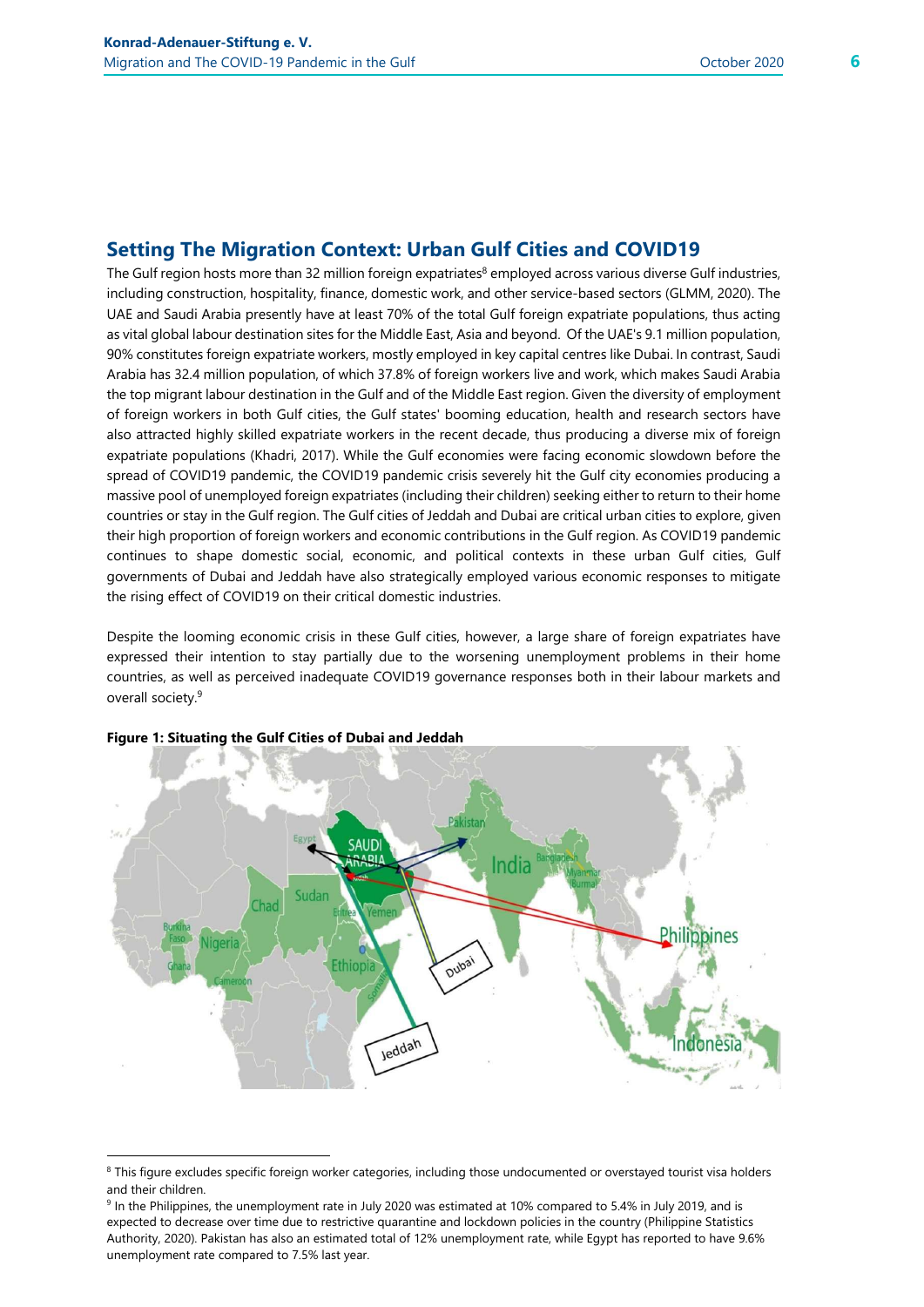#### Dubai

When COVID19 pandemic crisis initially hit Dubai, the Dubai government immediately ordered all business closures (except critical health and food-related industries like pharmaceutical and food) to prevent the rapid spread of COVID19 virus (Gulf Health Council, 2020). As economic shutdowns persisted between March and August 2020, the Dubai government introduced a series of local policies, initiatives, and efforts, which were aimed not only to control COVID19 virus but also ensured shared responsibility among foreign expatriate populations (Corkery, 2020). From a public health perspective, the Dubai government implemented various initiatives, including but not limited to initial mobility restrictions, local sanitation campaigns (especially in critical areas like labour camp accommodations or other crowded housing units for expatriates), and implemented various humanitarian campaigns via Islamic charitable groups to support foreign workers (specifically those distressed) during the COVID19 pandemic. The Dubai government has even converted several large hotels and public infrastructure (including the World Trade Center) to accommodate COVID19 patients in support for local public and private Dubai hospitals that have limited patient accommodations (The National, 2020). Local police enforcement and security were also tightened to ensure high compliance, and significant hefty fines and sanctions were also enforced to deter non-compliance among foreign worker populations. A series of Dubai-led health volunteering campaigns were also implemented between the local government and respective foreign expatriate communities to enable the Dubai government further effectively access and extend assistance to various foreign worker communities, given the expatriate workers' direct access to their respective communities.

Yet, COVID19's spread has also further intensified, further creating economic constraints for the Dubai government to handle, specifically the rising unemployment in various sectors: hospitality, construction and other service-based industries in the private sector. The Dubai government ordered local banks to postpone financial payments, as well as prohibit real estate owners from evicting foreign expatriates within their respective accommodations during COVID19 pandemic. Key utility prices, however, remained similar and, with the unemployed status of most foreign expatriates, many struggled to survive and remit financial assistance to their families given the prolong market closures and lack of employment. As the Dubai government recently reopened the city economy last July 2020, local Dubai police authorities have continued to enforce - with heavy financial sanctions - public health safety, particularly mandating foreign workers to maintain social distance and use of masks in public spaces. The UAE federal government has also twice extended the amnesty assistance to those with expired residency permits in Dubai, enabling those Dubai-based expatriates to extend their stay while seeking potential employment opportunity (The National, 2020). While key economic stimulus package support has been extended to small and medium enterprises (SMEs) to Dubai-based companies, it is essential to see how such local economic reforms will likely shape the labour market and employment status of foreign expatriates across Dubai sectors.

#### Jeddah

Jeddah is one of the most important port cities on the Red Sea. Due to its strategic location and importance as the gateway to the holy cities of Makkah and Madinah. In order to effectively respond to the rapid spread of COVID19, the Saudi government and its local governments like Jeddah has temporarily suspended the admission of pilgrims for Umrah, Hajj, as well as of tourists and other migrant categories and their families. Starting from March 2nd, 2020, the Saudi government imposed new health measures for Saudi citizens reentering from Iran, and at the same time, facilitated closer collaboration with local governments like Jeddah to launch a comprehensive national strategy to ordering all business closures to achieve health preservation and guarantee essential services and security. The Saudi Passport authority further extended resident identity automatically via the government portal without fees and sent text messages via phones to all beneficiaries in all needed languages. The validity period for exit and return visas has also been extended (CNN, 2020). The Saudi Ministry of Health, through its portal, offered several applications for Smartphones such as Spacing (Tabaud) Application, Rest Assured (Tataman), among others (Saudi Ministry of Health, 2020). The Saudi Government set up a package of \$61 billion in support of the private sector, of which \$18.6 billion in exemptions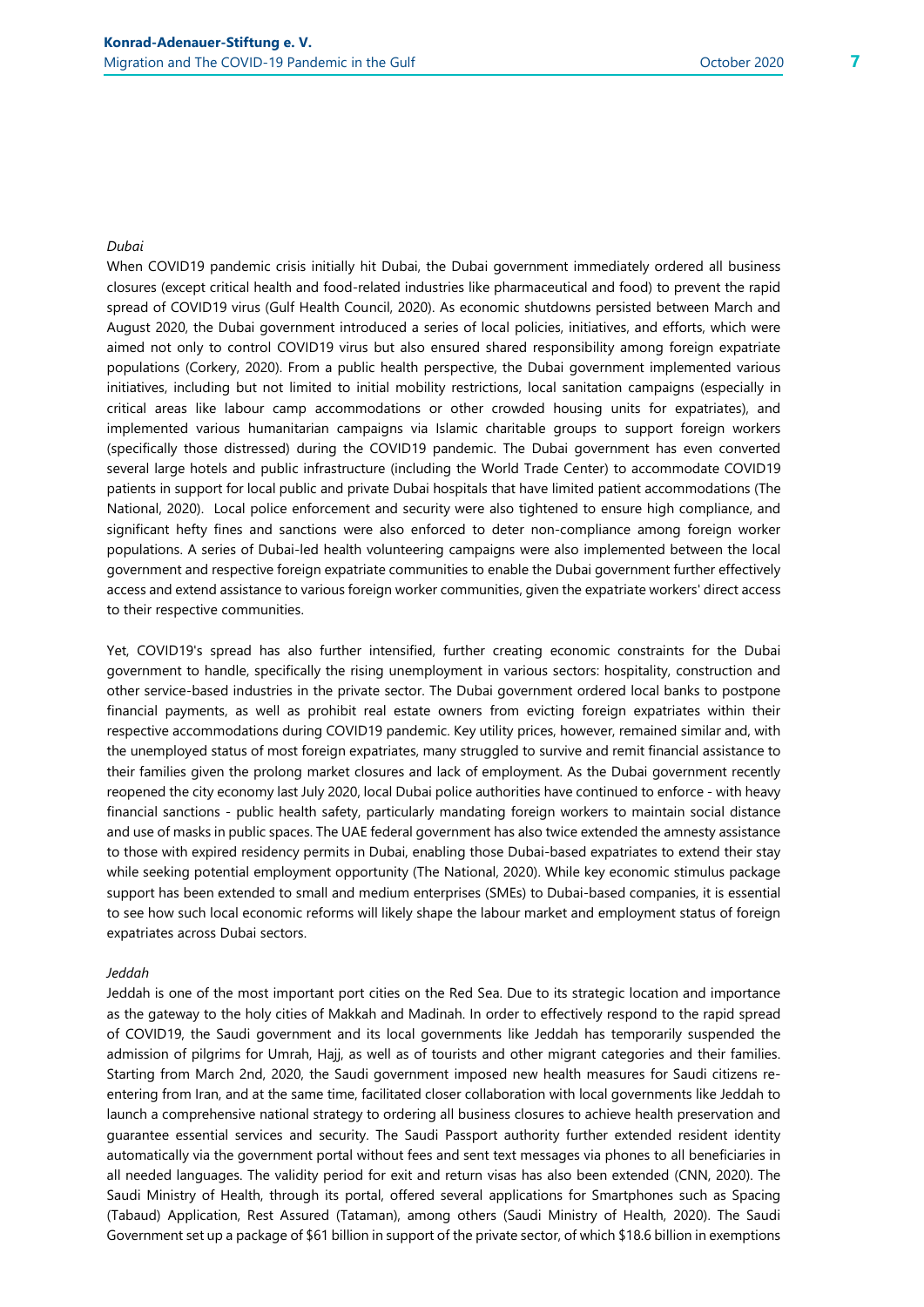and delay of government's dues, and \$13.3 billion for banking and SME sectors. Tax related-measures include the extension of deadlines for tax returns and payments (Saudi Ministry of Finance, 2020). An alternative recruitment system through the portal "Ajeer" has been set up to protect" expatriates' jobs. Measures also include a 25% reduction of expatriates' levy for operational factories until the end of the year. The deferral of loan payments for large and small factories, small projects, and medical projects due in 2020. A 30% discount for two months on utility bills for the commercial, industrial and agricultural sectors (KPMG, 2020). The Saudi Ministry of Health announced free treatment for citizens, legal residents, and undocumented migrants without any legal consequences (Saudi Press Agency, 2020).

Since August, curfew policies in Jeddah have been lifted, thus restoring market business operations in the local economy. Local authorities, however, still enforce strict regulations to control the spread of covid19 in both public and private spaces. The violation of strict norms such as social distancing and wearing a mask are also often punished with economic fines and possible jail sentences. These strict local regulations have significantly impacted various foreign worker communities in Jeddah, as local Jeddah government enforced tigther rule of law in order to stop the spread of covid19 virus. One Egyptian migrant acknowledges:

We have never had an epidemic that affected our lives at social, economic, and psychological levels. Our regular work stopped because many of the Egyptian community's jobs are manual and can not be done online. Many of us lost their jobs, and as a result, all family members, old and young, were forced to cohabiting in the same house. Curfews could last several hours. The high death toll increased our fear daily, causing tremendous psychological distress. We had to go to a hospital for an eye examination for a family member. We were surprised that all specialties in all hospitals stopped receiving patients except for the emergency department that receives only corona patients. The masks at home ran out. Pharmacists informed me that people bought in large quantities and that there were not enough supplies. The same happened with sanitation products.

If caught after the curfew began, we were subject to a fine and possible imprisonment. This caused everybody, including Saudis, confusion and fear. The municipality of Jeddah closed all neighbourhoods' bakeries due to their lack of compliance with the health standards. For this reason, we're unable to taste the sacredness of the holy month of Ramadan. We could not celebrate the Eid al-Fitr holidays that come after the end of Ramadan due to the restriction of movements. Our children's regular education was cancelled, and this caused significant challenges and psychological pressure for both parents and young students. It was not possible to take our children to play. The economic impact of pandemic also caused a lot of stress. Sending remittances became more problematic due to a decrease in our income since a large part of our community did not receive little or no salary. All our income was destined to meet our daily needs. My salary is not enough to survive daily. We do not have enough money to pay the fees. It is possible to send my family back to Egypt as the last resort because they would be exposed to the virus.

Similar to other migrant workers, Egyptian migrant workers were and have continued to be severely affected by COVID19, particularly their living and working conditions, which have significant implications on their future employment, as well as their family's status in the origin country in the long run. This particular case highlight not only the economic difficulties faced by foreign worker communities in Jeddah, but also the future uncertainties and options in the Saudi and of the Gulf labor market.

# Migration Survey Overview

In the Gulf, COVID19 has significantly impacted not only the Gulf domestic labour markets, but also the broader state institutions and policies, specifically in the areas of public health, urban policy, employment, and security. As economic power centres in the Middle East, major Gulf cities of Dubai and Jeddah faced economic shocks, which generated massive unemployment (i.e., wage reduction, unemployment) among migrant workers (and their families) regardless of their ethnic, gender, and religious backgrounds. The Gulf cities of Dubai and Jeddah were mainly chosen because they host the vast majority of the migrant population across the Gulf region. As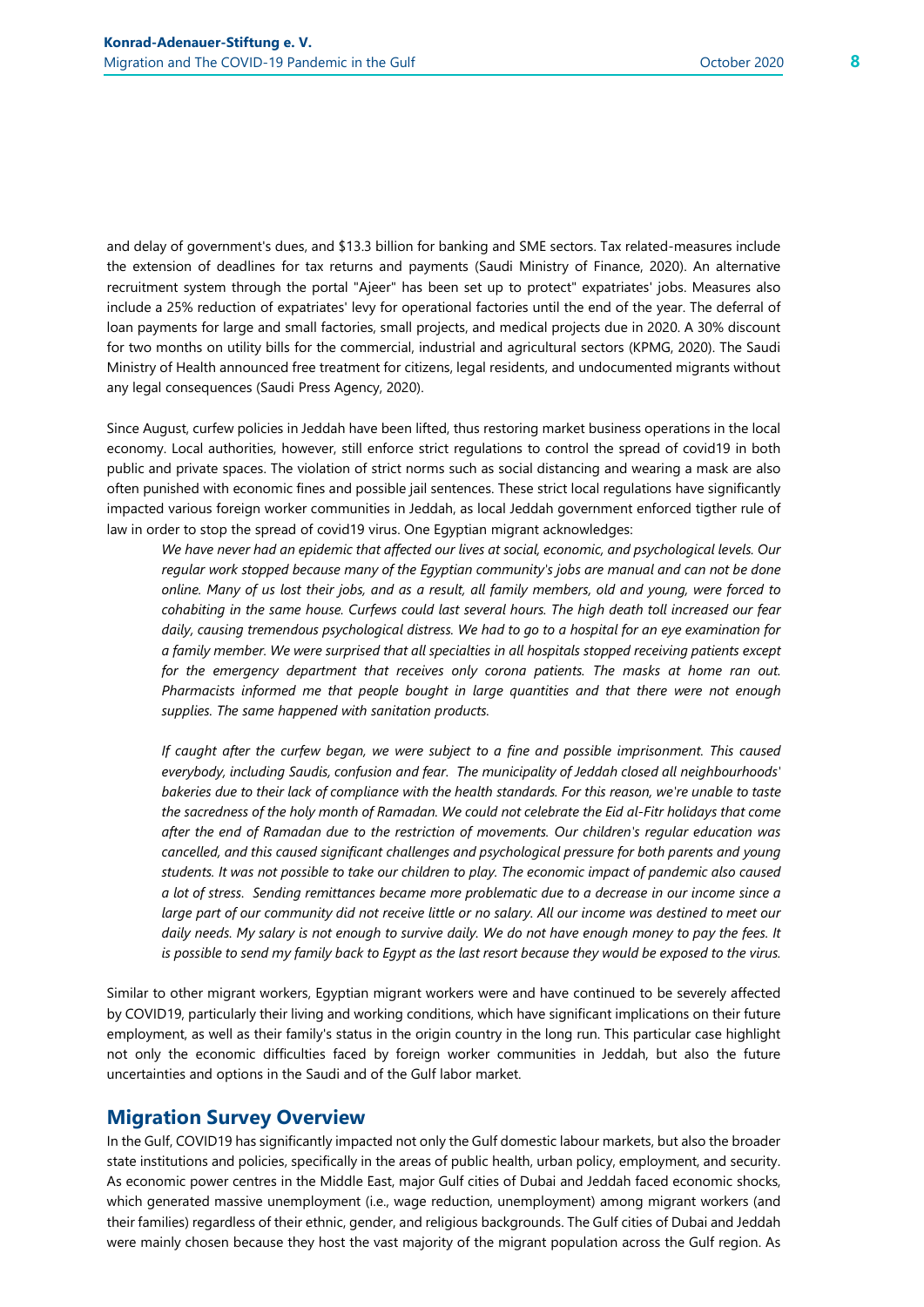top city employers for migrant workers in the Gulf region, these Gulf cities largely contribute to the economies of major labour-sending countries in Asia, Arab, and African states. Many local, regional, and international businesses are also headquartered in these major Gulf cities; thus, when COVID19 pandemic proliferated, migrant workers in these Gulf cities were directly impacted. The collected survey broadly attempts to examine an initial analysis of the effect of COVID19 on migrant workers and explore core issues affecting migrant labour while simultaneously identifying future policy challenges for the Gulf city-states in the region.

#### Migrant Profile

Of the 117 migrant surveys in both Gulf cities, 90% of respondents indicated that they work in the private sector while the other 10% indicated their public sector work. The average age of migrants is 39 years ago, ranging from 20 to 70 years old. The average age of migrant respondents in Dubai is 33, while, for Jeddah, it is 42 years old, which directly reinforces the relatively younger migrant composition in Dubai. This is partly due to the high degree of immigration policies of Dubai, which enables migrant workers to convert their 'tourist visas' to 'employment visas', which are often not permitted in Jeddah (also religious visas for umrah and Hajj cannot be changed).<sup>10</sup> In terms of the marital status of migrant respondents, the survey recorded 42 singles, 66 married, eight divorced or separated and only one widow. The average number of children reported in both Gulf cities by migrants is three; however, in Dubai, the average is 2, while in Jeddah is 3.

In terms of education, migrant respondents tended to be somewhat educated. 12% of the migrant's respondents highlighted their post-graduate degrees, while 53% (or 62) acknowledge their college degrees, constituting the majority of the sample. 12% (14) have completed secondary school education, and the other 8% reported some technical vocational programs. Only 10% (or 12) reported little or no formal training or education. When asked about their migration decisions, migrants noted that they migrated to achieve better income and financial opportunity (58%), acquire work experience (31.6%), and family and friends (31.6%) and other issues about the low cost of recruitment. These data suggest that these migrant respondents are not only young and fairly educated but also have already pre-existing migration networks through their families and friends in the Gulf region. Economic opportunity, in particular, was highlighted as a primary factor in their migration decision to the Gulf region.

In entering the Gulf before COVID19, migrant respondents acknowledged they used recruitment agencies (56.4%) and other travel agencies (40%) to facilitate their move to the Gulf city and others through family visa route. Both migrants in the Gulf cities utilized their social networks with family or friends in the Gulf to help them facilitate their tourist visa issuance or introduction to a prospective employer. Others acknowledged that their friends initiated the immigration application in the Gulf or co-facilitated it with a tourist agency to ensure speedy processing. In terms of migration costs, 64.9% reported that they paid AED/SR 200 or less for the placement or recruitment fee to secure their employment in these Gulf cities. The other 25.6%, however, acknowledged that their Gulf employer processed and paid the recruitment to the Gulf, mostly of semi and skilled professionals. Less than 1% of the migrant respondents indicated that they paid AED/SR between 2,000 and 15,000 for placement or recruitment fees.

Also, migrant respondents reported, on average, that they have lived and worked in these Gulf cities for at least 11 years, ranging from one year to 28 years. The average year in Dubai is approximately 12, while, in Jeddah, it is 11 years. These migrant workers have also accumulated debt, averaging AED/SR 4,900 in their home countries or AED/SR 4,551<sup>11</sup> in the Gulf cities. The overall debt range across both Gulf cities is between AED/SR 1,000 and 100,000, which if unpaid, would make it difficult for migrants to return to their home countries. In Jeddah, for example, the overall average expatriate debt is 5,600 SR, while in Dubai, it is approximately 3,565 AED. While

<sup>&</sup>lt;sup>10</sup> This option in Saudi Arabia may be available in the future.

<sup>&</sup>lt;sup>11</sup> In many cases, these debts are related to securing a job in the Gulf. One of the interviewees in Jeddah, Ali from Pakistan noted: "many of us had to sell their home or borrow money by using their home as collateral to buy a visa or secure a job by a Saudi or Pakistani agent."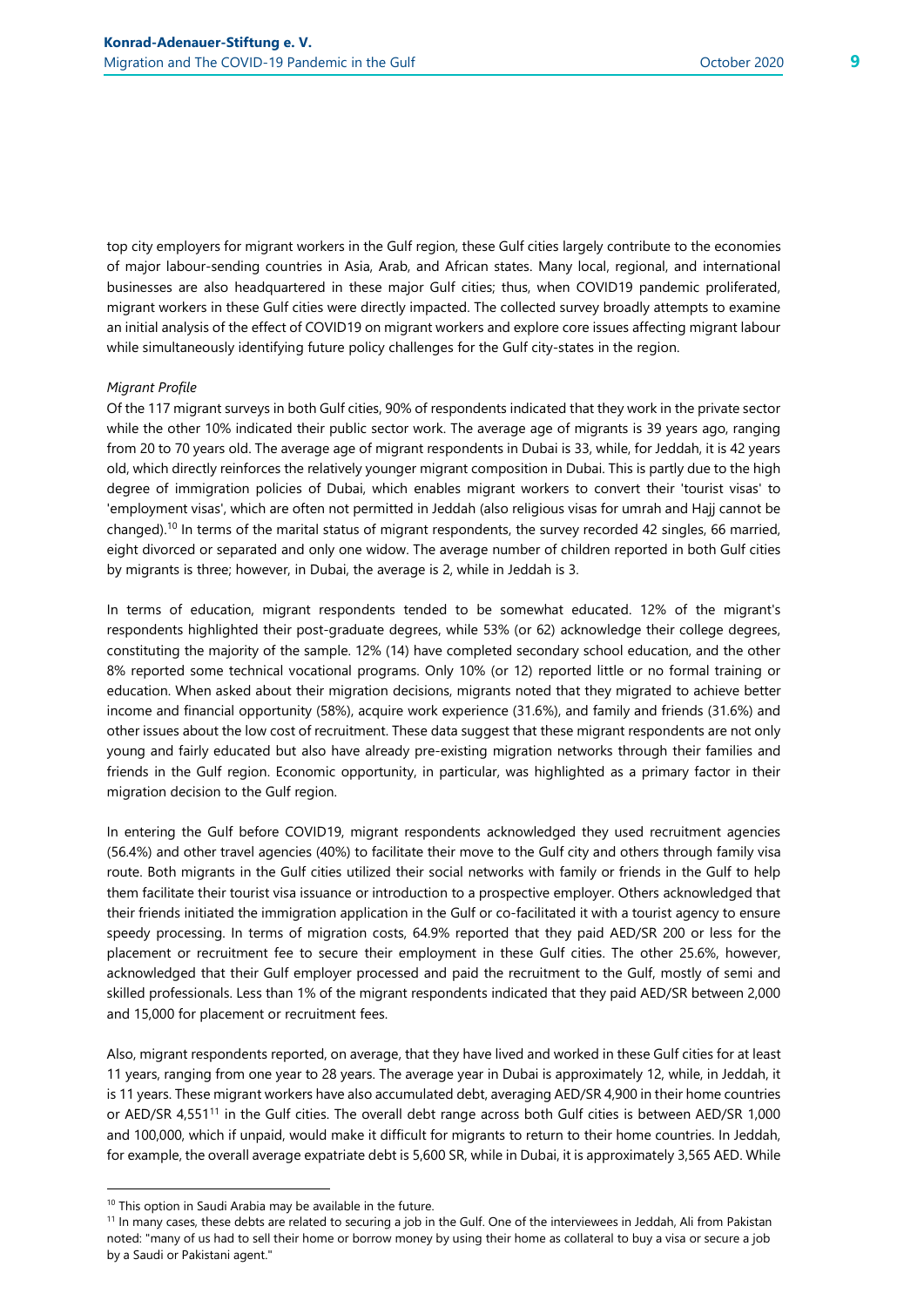these debts appear to be low, they are compounded with interests rates from the bank or shark loans in the Gulf cities. With the loss of employment, particularly during the COVID19 pandemic, as explained in the following section, these debts will have a more drastic effect not only on the health but also on the financial security of these migrant workers in times of the pandemic crises.

In both Gulf cities, migrant respondents have also indicated that social media plays a vital role in their lives, often used not only to communicate with their family and social networks in their home or the Gulf countries but also acquire information related to current news and events, specifically during COVID19 pandemic. 57.26% of migrant respondents emphasized that their COVID19 knowledge is gained through Facebook, while 16.2% specified Twitter. Others utilized various social media platforms, including YouTube, television, newspapers and from their other social networks (friends/family members) to keep themselves updated both with COVID19, as well as the changing migration policy regulations both in their home and Gulf countries. These data suggest that migrant workers are not only technologically connected but also socially conscious of the changing policy dynamic changes that are being pursued by the home and Gulf countries.

# Effects of COVID19 on Migrant Labour in Gulf Cities

As COVID19 have continued to increase and impact Gulf cities, migrant employment across industries halted. While the data survey suggests a high degree of migrant precarity before COVID19 - exemplified through their debt levels and financial obligations towards their families - the COVID19pandemic simply exacerbated such vulnerability. The following section examines how COVID19 pandemic impacted migrant workers in the context of their employment, living conditions, access to medical services, access to justice, and remittance contributions.

#### Employment Status

During COVID19 pandemic, migrant employment across industries was severely impacted. On average, 52.5% of migrant respondents broadly reported an income decline in both Gulf cities. In Dubai, 83% of respondents in Dubai reported a loss of employment in various fields, including retail, hospitality, construction, and other serviced based industries. The sudden halt of the Dubai tourism sector, in particular, led many to become unemployed but also distressed due to their complex financial obligations to banks, families, and others. In contrast, only 35% of migrant respondents in Jeddah reported loss or partial decrease in income during COVID19 pandemic in various industries, although these migrant respondents' income was either fully or partially deducted<sup>12</sup>, the vast majority fears that, as COVID19 pandemic intensifies, their employment status will soon be cancelled due to the relatively low business activity in both Gulf cities.

In response to economic uncertainties, migrant respondents have increasingly resorted to part-time employment as an alternative financial source to offset their full or partial loss of jobs. While part-time employment (meaning working for multiple employers) is generally not permitted.<sup>13</sup> Part-time employment has also become an essential coping mechanism for migrant workers in the Gulf cities. One Filipino migrant in Dubai, Maria acknowledges: "the hardest part is not the COVID19, but when my family calls me for food and school tuition, and there's nothing I can do about it. I have to sell food even in times of COVID19. It's the only thing I know." The survey suggests that 17%, however, felt that they would "severely suffer" if they fail to secure money for their families back home, most of whom are Filipino migrants in both Dubai and Jeddah. The average monthly income for part-time income ranged between AED/SR 300 and AED/SR 5000, with an average mean income of AED/SR 2080. The average pay for part-time in Dubai was AED 3000, while the average in Jeddah was SR1,500. While the majority appears to not reported part-time employment, it is also possible that

 $<sup>13</sup>$  The exemption to this rule includes those freelancers or consultants that are being independently hired by local Gulf</sup> firms to execute a specific business task for the organization.

 $12$  For example, almost all individuals working in the education sector (except those who teach in higher education) and other domestic service-based industries (hospitality, administration) in the Gulf private sector reported a 50% decrease in their salaries.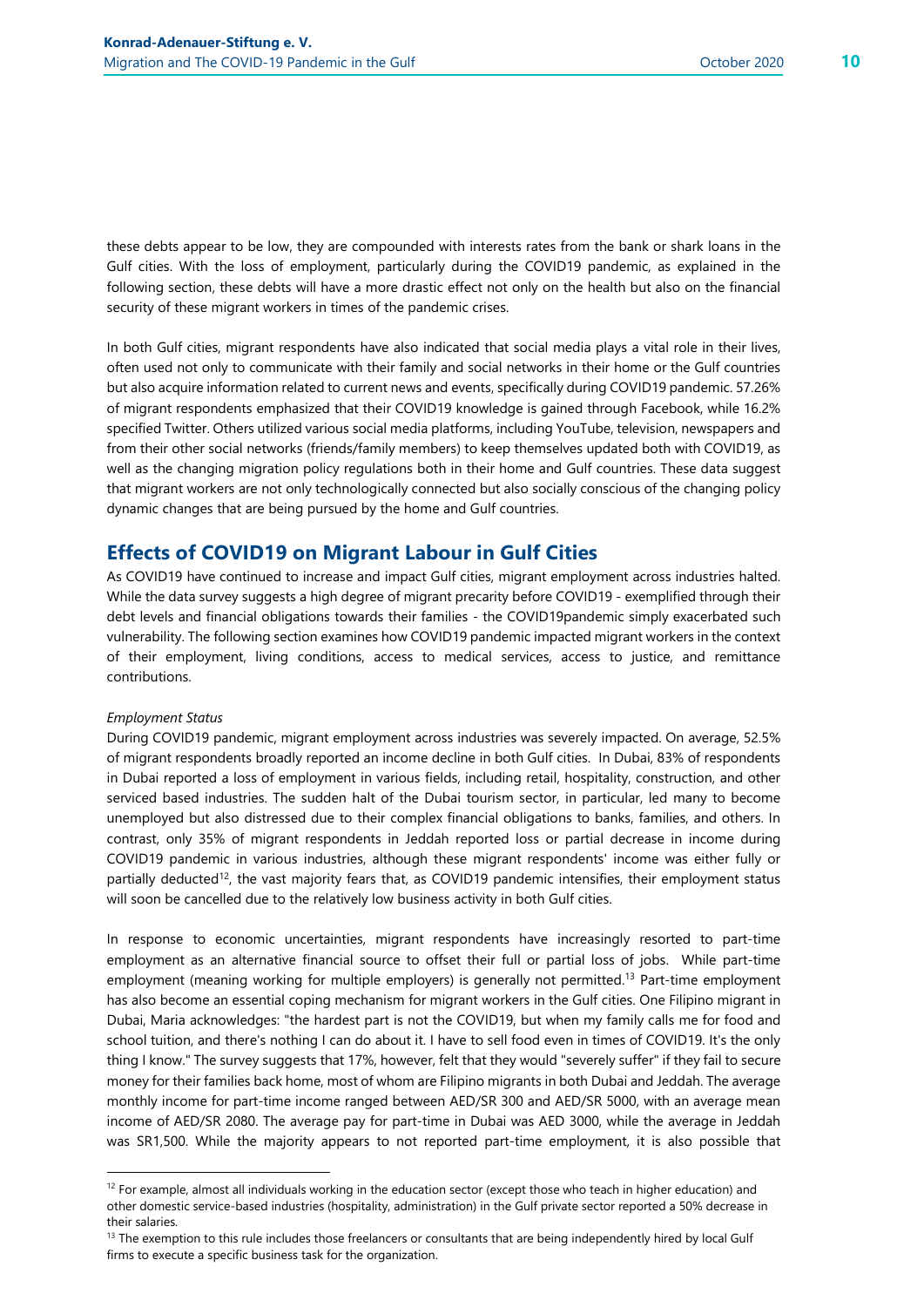respondents may not have reported due to legal issues that could arise for working with multiple employers, which is prohibited under the kafala sponsorship system.

If COVID19 pandemic intensifies in the next few months, some migrants have also indicated their intention to leave depending on the projected wage cuts in their employment. 47.8% of migrant respondents suggested that they plan to leave these Gulf cities if their income drops between 26.5% and 50.5%. Another 32.4% of migrant respondents plan to exit immediately if their income declines between 0-25% respective. If wages decreased between 51% and 75% respectively, 13.6% have acknowledged their decision to return to their home countries. Only seven migrants (less than 1%) expressed their intention to leave these Gulf cities. In other words, if migrant wages drop, on average by 43.5%, migrant respondents confirmed that they would leave the Gulf cities. The survey also suggests that more educated migrants in both Gulf cities would likely to leave faster than migrants with little education, which could be partly due to their lack of employment opportunities, savings, or prospects exacerbated by their little formal schooling in the job markets.

#### Living Conditions

During the COVID19 pandemic, the Gulf cities of Dubai and Jeddah significantly imposed policing control on the internal mobility of expatriate residents to effectively limit the spread of COVID 19 virus, specifically within 'high risk' crowded accommodation spaces (i.e. crowded housing units, labour camps). The survey suggests that with restrictive state control over migrant mobility, 90% of migrant respondents acknowledged that they stayed in their accommodation premises. Our qualitative interviews revealed, however, that the non-payment of monthly rents generated significant tensions between the migrants and landlords since they both are pressured to pay the real estate owner regularly. One Pakistani worker in Dubai, Suhail highlighted: "While my landlord let us stay and delay the rent, others forced them to move to another accommodation or live with their friends to survive during the pandemic." While both Dubai and Jeddah governments publicly prohibited landlords from evicting tenants in times of COVID19, others defied such domestic policy. This particular living arrangement problem has been exacerbated mainly with the 'no work, no pay' condition within their companies, which, to a large extent, has even made it more challenging to afford rental prices. For example, during the pre-COVID19 context, the rent on average in Jeddah was SR 757 room price and slightly decreased to SR 754 during the COVID19 pandemic. On the other hand, the reported average rent in Dubai during pre-COVID was AED 1,348 and slightly increased to AED 1,397. This slight increase could be partly due to landlords' attempt to offset low-revenues during COVID19 pandemic, as expatriate residents have increasingly defaulted on their monthly rental payments (and other financial dues like loans, credit-cards) due to the no work, no pay situation.

#### Access to Medical Services

As COVID19 pandemic has continued to intensify in these Gulf cities, the role of public health institutions and medical services has become even more vital. The Gulf states of the UAE and Saudi Arabia declared that public health hospitals would offer free medical treatment to COVID19 patients regardless of their immigration status. During the survey collection period between April and June 2020, the findings suggest that 76.9% of migrant respondents had insurance from their current employers. Other 23.1% reported not having medical insurance due either to their irregular status or recently cancelled work permit. However, as COVID19 dramatically impacted Gulf labour markets, many firms have increasingly lost revenues due to low business activity, therefore potentially producing more unemployed and uninsured migrant populations in these Gulf cities. The high and rising repatriation rates from the Philippines, Pakistan, and Egypt in both Gulf cities suggest the growing domestic market disruptions since April 2020. While both Gulf city governments have liberalized their health system; they allowed migrant workers to access public hospitals (i.e. COVID19 testing) and receive free medical treatment regardless of their immigration status. However, it is likely, more migrants will inevitably face health insecurity due to lack of access to employment and full health insurance coverage, particularly for those irregular migrants (and their children).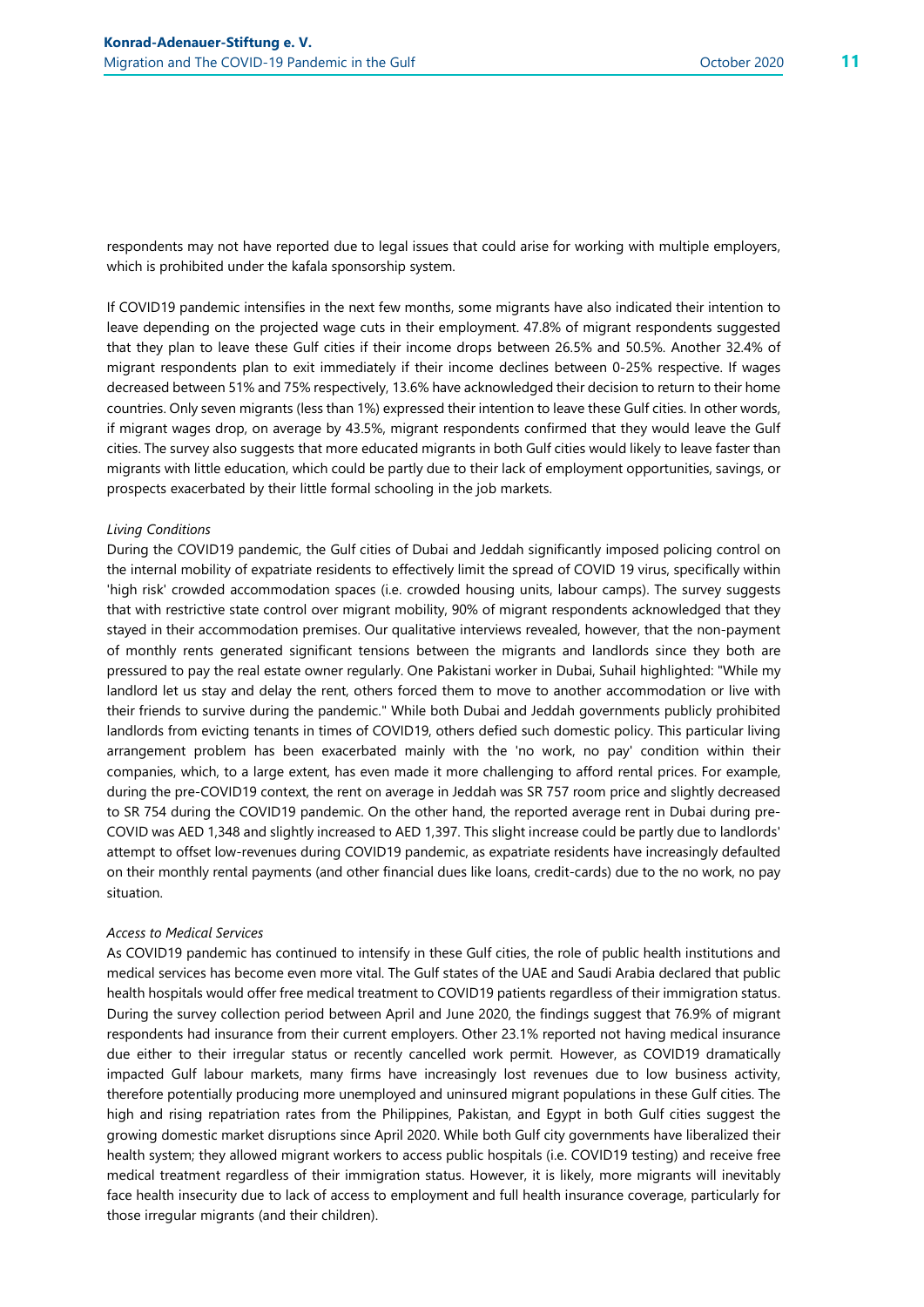Access to Dispute Resolutions

The COVID19 pandemic has also put a temporary halt on governing institutions in these Gulf cities, including labour and interior ministries (specifically immigration) due to the possible rapid spread of COVID19 virus. This domestic state policy has not only prevented many migrants from seeking wage claims but also possibly disincentivized them to pursue legal claims due to perceived lengthy court proceedings. In both Gulf cities, the survey suggests that only 9% of respondents faced some dispute claims with their employer. While the vast majority had no reported claims, one could reasonably argue that this could be partly due to migrants' perceived fear of employer retaliation or government closures and their affiliated offices (i.e. Tasheel) which have made it virtually difficult lodge legal complaints during COVID19 pandemic. Others may have postponed their legal claims due to government closures, and perhaps filed their claims after lifting the internal mobility lockdowns and reopening government offices responsible for the dispute resolution in governing labour courts. Of those who filed or labour disputes in both Gulf cities, common complaints included payment settlements, repatriation tickets and contractual-related issues (i.e. wage reductions). The survey also indicates that 52.99% of migrant respondents across three migrant communities believe that the dispute resolution system is "fair "in both Gulf cities", while only five survey respondents felt that the system is unfair. Other 47% of migrants, however, left no comments, which could probably indicate either their fear of filing or the circumstances that could lead to pursuing a legal dispute case (i.e. immediate termination, costly, lengthy dispute resolution, lack of resources income etc.)

Apart from these Gulf cities' dispute resolution systems, the sending countries' diplomatic missions have also differentially viewed by migrants in the study. As echoed in the previous section, migrants' embassies or consulates in both Gulf states did not offer dispute related assistance due to the internal mobility lockdowns. While certain embassies proactively provided further aid to their migrants (i.e. the Philippine's AED 700 cash assistance and food aid), other migrants' embassies, specifically those from Egypt and Pakistan reported little or no financial or social assistance from their respective consulates or embassies. One Pakistan migrant, Imran acknowledges that "my embassy did not help me because everything was closed and they cannot conduct or advise us in times of COVID19 pandemic." Others complained about the institutional inefficiency of their embassies, whereby one migrant says, "the embassy did not help, and it's not good. The prolonged process in dealing with my problem was difficult to bear. They are very slow to process and send me home." Other migrants, however, blatantly pointed out their rejection of their respective embassies, highlighting that "our embassy doesn't offer anything, even food assistance. The Philippine embassy is more proactive than others (referring to Egyptian and Pakistani consulates or embassies)." To an extent, accessing dispute resolution options in times of COVID19 for migrants has become risky, costly, and not only problematic but also legally and administratively counterproductive to their intention to stay in the Gulf. Some recent studies even pointed out that undocumented foreign expatriates are institutionally hesitant to utilize local government health facilities irrespective of their health conditions due to the fear of identity exposure, arrests, sanctions, or even deportation to their home countries (Alsharif, 2020).

#### Remittance Contributions

COVID19 pandemic has also disrupted the remittance flows between these Gulf states and respective sending countries like Pakistan, the Philippines, and Egypt. While some migrants, particularly those in unaffected vital sectors (i.e., medical, pharmaceutical, etc.) continue to regularly remit, the vast majority, however, experienced significant drop of remittance transfer due to wage cuts, lack of savings, or high debt levels in the host country. Of the total 117 respondents, the survey indicated that during the -COVID19 pandemic, 56% of migrant respondents reported that their remittances transfers stayed the same. In contrast, the other 44% witnessed a massive decrease in their remittance contribution. This sudden remittance decline could be partly due to partial wage loss or unemployment conditions faced by migrant workers. In Dubai, for example, the average remittance transfer among surveyed respondents changed from AED 1 903 (pre-COVID) to 866 (during COVID), constituting at least a 54% decline. In Jeddah, however, remittance transfer dropped by 19% from SR 3,122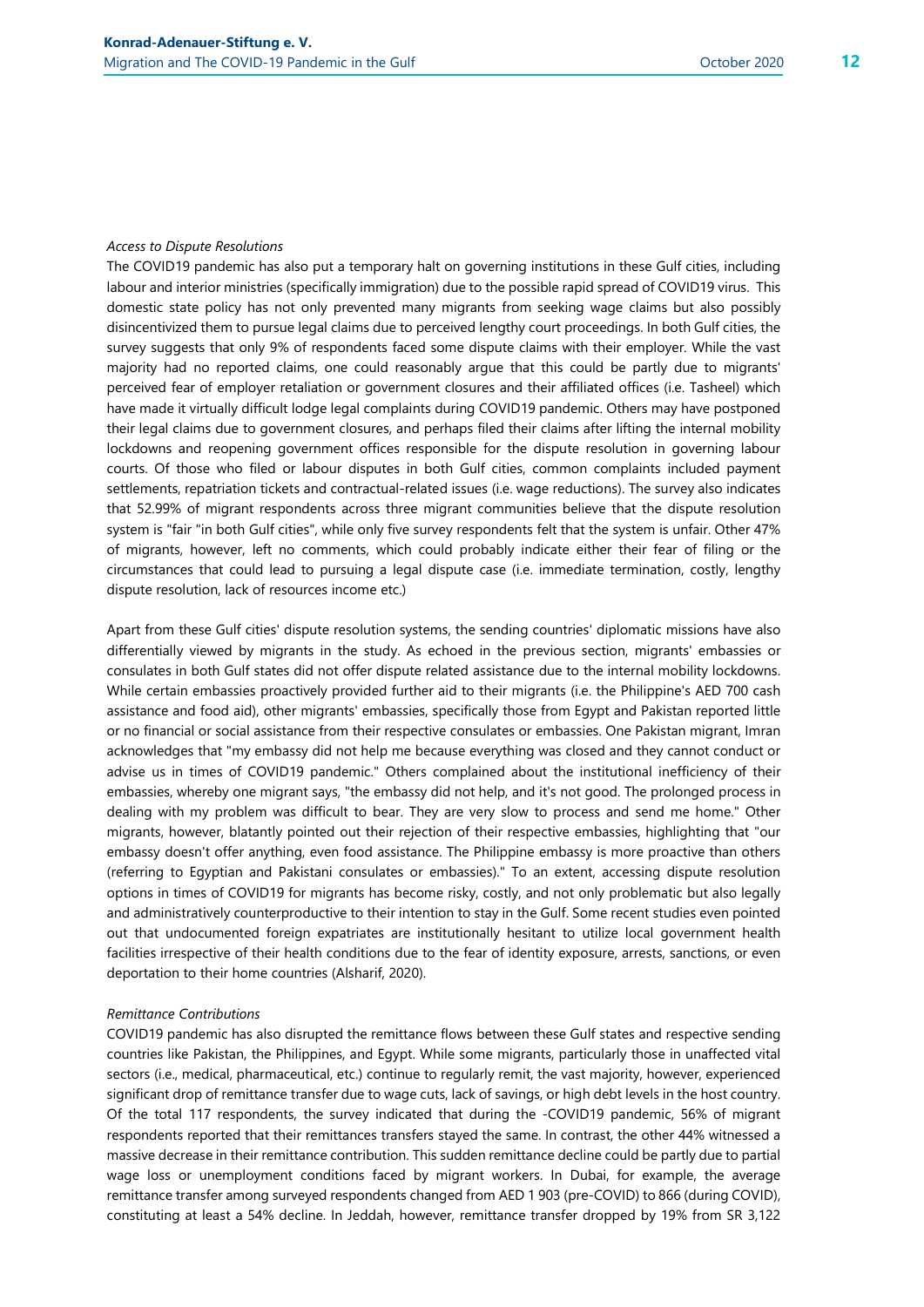(pre-COVID) to SR 2,535 (during COVID), which both has significant implications for their families back home, as well as sending countries' economies in the long run.

# Post COVID19 Migration Scenarios: Some Policy Insights

As COVID19 pandemic intensifies in the Gulf region, the post-COVID19 migration scenarios will significantly pose serious governance challenges for all stakeholders, including the Gulf states, sending states, and migrants and their families. This section offers some broader insights into the current and future post-COVID19 migration scenarios that could be vital for policymakers and researchers to explore in the long run. If the current COVID19 infection rate relatively remains high (or grows even more), the following scenarios are inevitable. First, Gulf states' fiscal budget and revenues will likely drop, given the slow economic recoveries of Gulf-based firms operating in the Gulf. While slow economic reopening has helped some Gulf-based firms to recover slightly, the vast majority are still struggling to survive. This has severe effects on the quantity and quality of employment opportunities in the Gulf private sector. In particular, Gulf government's limited fiscal budget could also impact their existing mega infrastructure projects, which significantly recruit foreign expatriates. For example, Saudi Arabia has already cut \$8 billion from its Vision 2030 to cope with its fiscal budget constraints. Other Gulf countries like Kuwait, Bahrain, and Oman have also restructured their national fiscal budgets to maintain financial liquidity this year.

Second, Gulf employment is and will continue to remain weak in the long run, except in specific critical sectors like health, food, and logistics. To a large extent, the labour-intensive occupational character of most Gulf states - linked to their labour dependence for various vital industries (i.e. hospitality, aviation, construction ) will likely generate unemployment as Gulf-based firms significantly attempt to cut operational costs and maintain liquidity as Gulf economy and businesses try to recover in the short run. Localization policies have also increasingly become intensified, specifically in Oman's and Kuwait's private sector. The UAE and Saudi Arabian governments, however, have not strongly promulgated localization policies but their socioeconomic policies (i.e. Saudi Arabia's VAT policy, UAE's increase of government fees related to work permits, airline tickets) could indirectly trigger the outflow of foreign expatriates living and working in the Gulf. While their localization policies have not been fully mobilized, it is expected that these largest Gulf labour markets will be localized in the long run to accommodate the rising unemployment problems among their local populations.

Third, Gulf states will also continue to impose restrictive and authoritative labour market protectionism and policing to control the spread of COVID19, and its impact on their economy. Apart from localization policies, certain Gulf countries like Kuwait have already imposed migration quotas. In contrast, Bahrain imposed fivemonth work permit issuance suspension due to COVID19 pandemic; however, the Labor Market Authority has already resumed the work permit issuance process but with a specific focus on those living and working in the country (Lilywhite, 2020). Oman, however, has intensified not only its localization policy but also expanded its administrative crackdowns on undocumented migrant workers working in various Omani sectors, including fishing, construction etc. Among the other Gulf countries, Saudi Arabia and the UAE have also intensified not on their labour market reforms (i.e. amnesty, mobility policies) but also their public health strategies to limit the potential spread on the governing labour markets. COVID19 mandatory testing, for example, has been imposed on various sectors in the UAE, Saudi Arabia and other Gulf countries as prerequisites for future employment or work permit renewals.

Fourth, the Gulf states' policies will also likely produce an undocumented migrant population. With limited economic prospects in their home countries, and perceived weak governance responses by their home country governments, combined with large financial responsibility as 'family breadwinners' to support their families, foreign expatriates will likely not only struggle to survive the COVID19 pandemic but also will be influenced to stay in the Gulf countries irrespective of their immigration status due to potential opportunities to earn income in the Gulf formal or informal markets. The wage differential dimension of the Gulf-sending country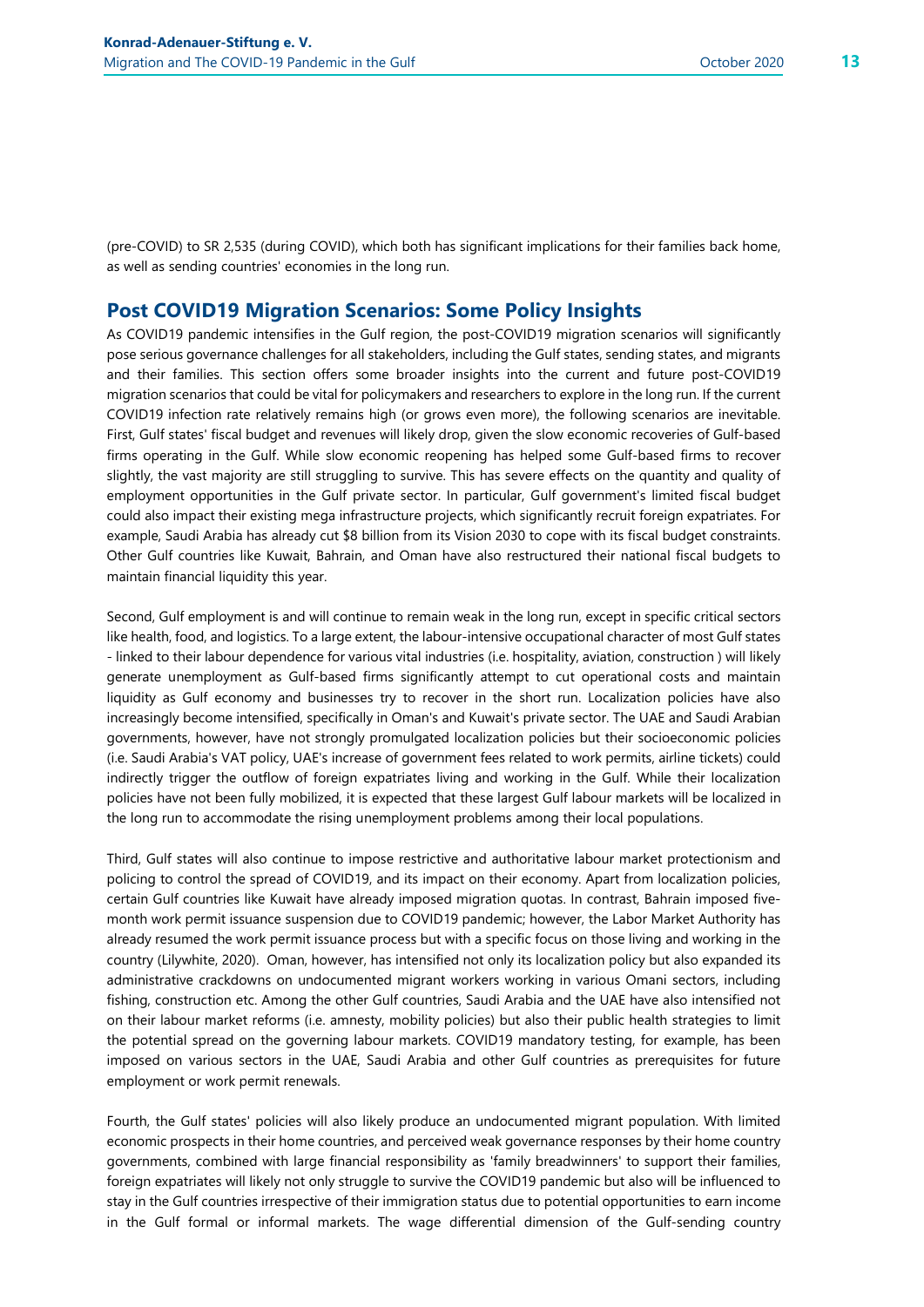simultaneously hoping for the future economic recovery of the Gulf economy.

destinations will likely play a critical role on foreign expatriates' micro-decisions to stay in the Gulf, while

# **Conclusions**

As the 'new normal' amidst the COVID19 pandemic exposes the high degree of Gulf states' vulnerability, it also creates new strategic opportunities for the Gulf states and their respective local governments like Jeddah and Dubai to reexamine further the critical linkages of migration as a powerful domestic force in their local economy, public health, and labour markets. While the data results cannot be generalized due to small sampling, the study still offers critical insights into the impacts of COVID19 on migrant workers' welfare and status, as well as validating broader issues shaping their vulnerability and opportunity in the Gulf region. As these Gulf cities authoritatively and consistently enforce public, economic, and financial reforms to protect and maintain labour market stability, rising foreign worker unemployment is not only inevitable but also constitutes the trend across the Gulf sectors. This particular scenario will not only be exacerbated by ongoing localization, repatriation, unemployment, and public health risks, but also produce new multilevel forms of domestic and foreign policy perspectives on local, regional, and global migration governance critical to the long-term longevity of the Gulf economy and states, as well as migrant-sending states and their foreign workers in the long run.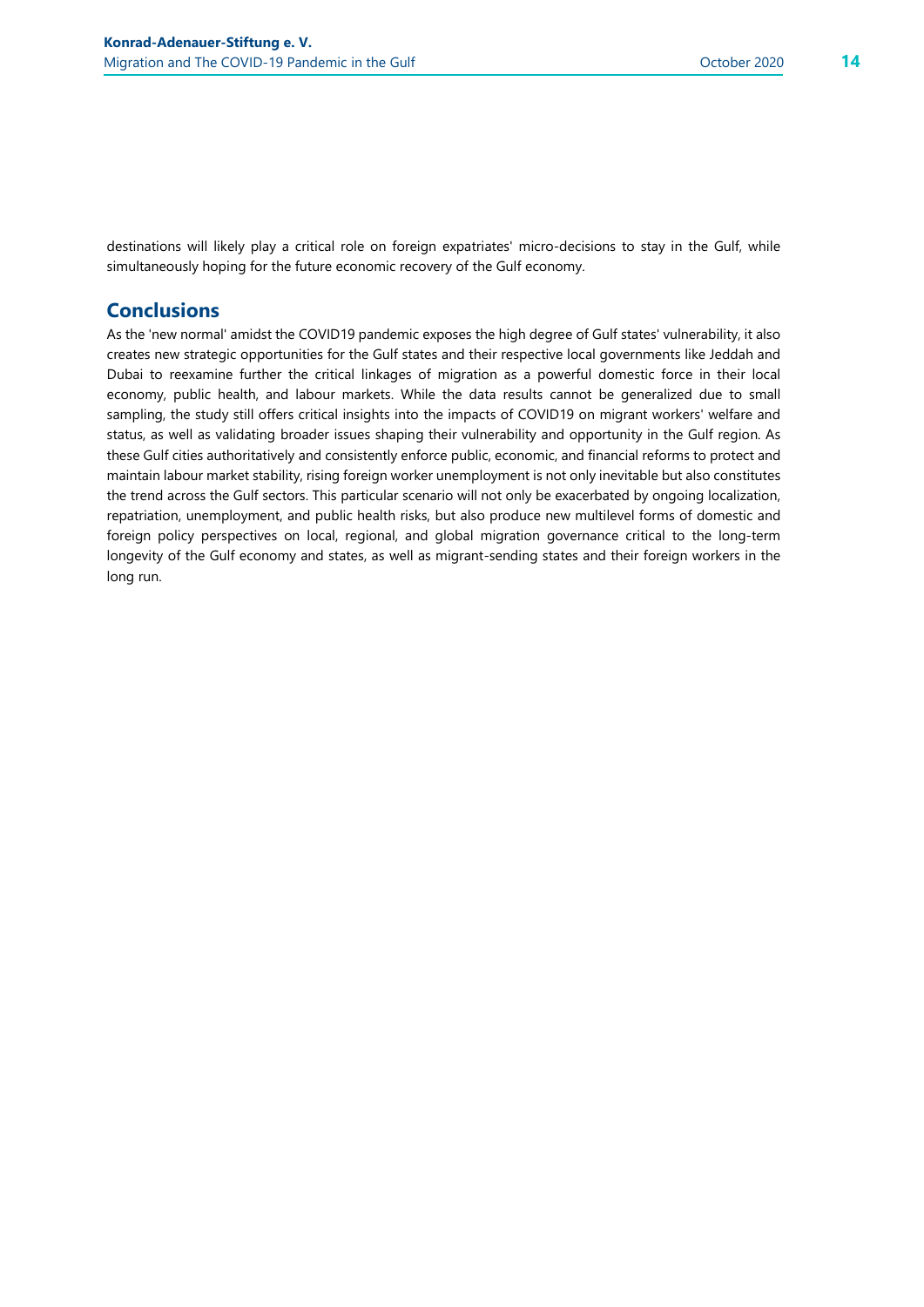# **References**

Alsharif, F. (2020). Undocumented Migrants in Saudi Arabia: COVID-19 and Amnesty Reforms. Working Paper, King Faisal Research and Islamic Center.

Amlot, M. (2020). "Saudi Arabia VAT tax triples to 15 per cent on July 1: All you need to know amid COVID19." 1 September 2020. https://english.alarabiya.net/en/features/2020/06/29/Saudi-Arabia-VAT-triples-to-15 percent-on-July-1-Here-s-everything-you-need-to-know.

Corkery, C. (2020). "Coronavirus: Dubai to disinfect dozens of streets to prevent COVID-19 spread." The National. 1 September 2020. https://www.thenational.ae/uae/environment/coronavirus-dubai-to-disinfectdozens-of-streets-to-prevent-covid-19-spread-1.995183.

CNN (2020). "Saudi Arabia Royal Order Extending resident Identity and Immigrant Visa Free." 11 September 2020. https://arabic.cnn.com/middle-east/article/2020/04/04/saudi-arabia-royal-order-extending-residentidentity-and-immigrant-visas-free.

Gulf Health Council (2020). "The GCC Countries Face COVID19: A Report which Clarifies the Efforts of the Gulf Cooperation Council Countries to Stop the Spread of COVID19 and Limit the Expected Negative Economic Effects on the Countries of the Gulf Region." 10 August 2020. http://ghc.sa/arsa/Documents/The%20GCC%20Countries%20Face%20COVID-19.pdf.

Gulf Labour Markets and Migration (GLMM) (2020). "Data and Documents." 10 September 2020. https://gulfmigration.org/.

International Monetary Fund (IMF) (2020). "IMF forecasts a 7.1 per cent drop in GCC's GDP." https://www.meed.com/imf-projects-71-per-cent-drop-in-gccs-gdp.

Khadri, S. (2017). "Highly-Skilled Professionals in the GCC: Migration Policies and Government Outlook," in Migration to the Gulf: Policies in Sending and Receiving Countries. Cambridge, Gulf Research Center Cambridge. http://gulfmigration.org/media/pubs/book/grm2017book\_chapter/Volume%20-%20Migration%20to%20Gulf%20-%20Chapter%205.pdf.

KPMG (2020). "Kingdom of Saudi Arabia: Government and institution measures in response to COVID19." 20 September 2020. https://home.kpmg/xx/en/home/insights/2020/04/saudi-arabia-government-andinstitution-measures-in-response-to-covid.html.

Lilywhite, I. (2020). "Bahrain to resume issuing work permits for foreign employees." Zawya. 10 September 2020. https://www.zawya.com/mena/en/economy/story/Bahrain\_to\_resume\_issuing\_work\_permits\_for\_foreign\_empl oyees-ZAWYA20200804035455/.

Philippine Statistical Authority (2020). "Employment Situation in April 2020." 10 September 2020. https://psa.gov.ph/content/employment-situation-april-2020#:~:text=Unemployment%20rate%20rose%20to%2017.7,to%20the%20Philippine%20labor%20market.

Philippine Statistical Authority (2020). "Employment Situation in July 2020." 10 September 2020. https://psa.gov.ph/content/employment-situation-july-2020.

PWC (2020). "PWC Middle East Economy Watch Q2 2020—Reopening begins, but COVID-19 economic shockwaves persist." 10 September 2020. https://www.pwc.com/m1/en/media-centre/2020/economy-watchq2-2020-reopening-begins-covid-19-economic-shockwaves-persist.html.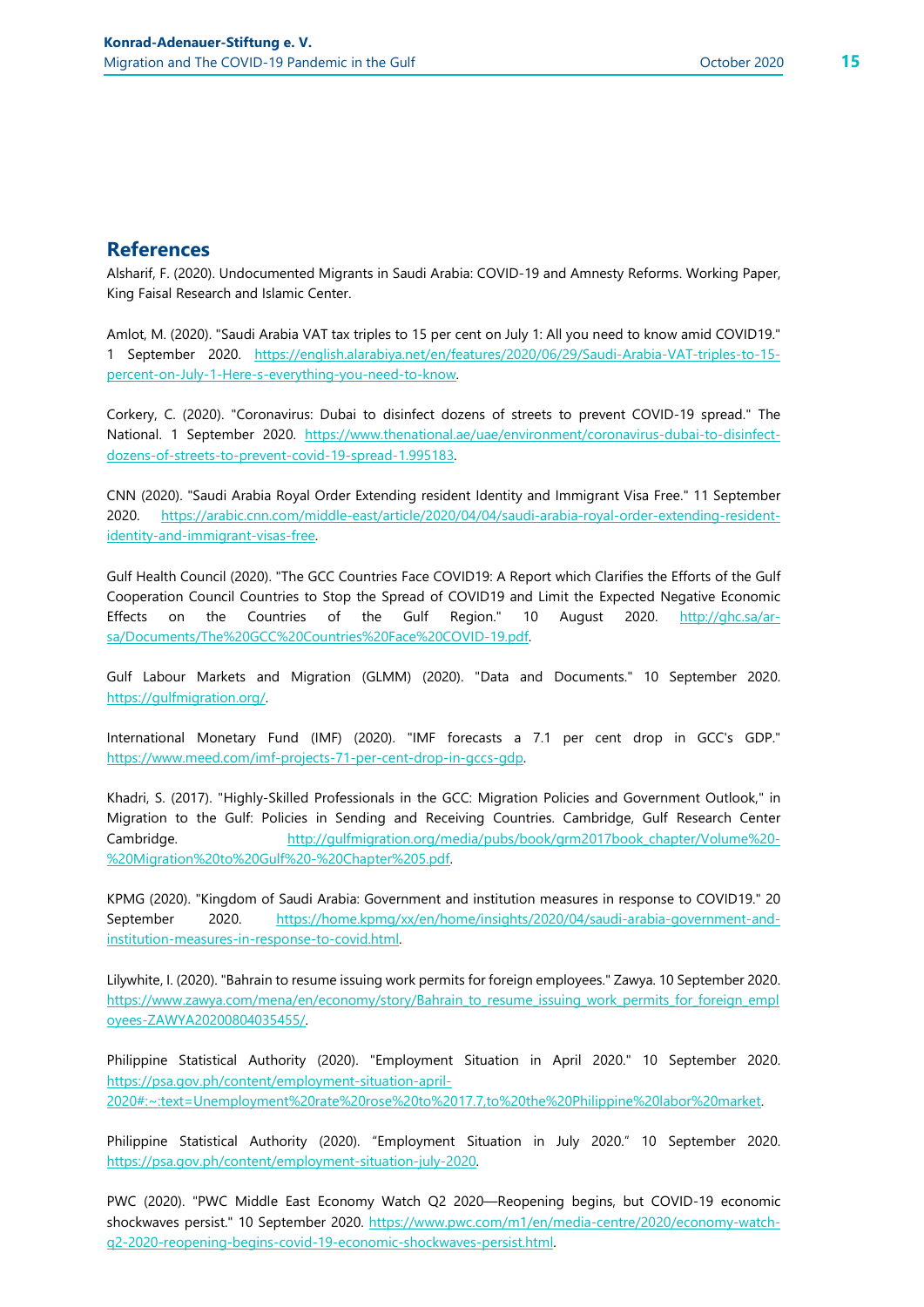Saudi Ministry of Health (2020). "MOH Apps for Smartphones." 19 September 2020. https://www.moh.gov.sa/en/Support/Pages/MobileApp.aspx.

Saudi Ministry of Finance (2020). "With more than SAR 120 bn: Government of Saudi Arabia implements urgent measures to mitigate the impact of coronavirus on economic activities and private sector." 20 September 2020. https://www.mof.gov.sa/en/MediaCenter/news/Pages/News\_20032020.aspx.

Statistica (2020). Unemployment Rate in Egypt. 1 September 2020. https://www.statista.com/statistics/377343/unemployment-rate-inegypt/#:~:text=In%202019%2C%20the%20unemployment%20rate,was%20at%20approximately%2010.76%2 0percent.

Saudi Press Agency (2020). 20 September 2020. https://spa.gov.sa/2052962.

The National (2020). "Coronavirus: Dubai World Trade Centre field hospital discharges final COVID-19 patient." 1 August 2020. https://www.thenational.ae/uae/health/coronavirus-dubai-world-trade-centre-field-hospitaldischarges-final-covid-19-patient-1.1045556.

The National (2020). "UAE amends visa residency rules." 1 September 2020. https://www.thenational.ae/uae/government/coronavirus-uae-amends-visa-residency-rules-1.1047334.

World Bank (2020). "Unemployment, total (% of total labor force) (modeled ILO estimate). 18 September 2020. https://data.worldbank.org/indicator/SL.UEM.TOTL.ZS.

World meter (2020). Coronavirus Update. 11 September 2020. https://www.worldometers.info/coronavirus/country/united-arab-emirates/.

World Health Organization (2020). "WHO Director-General's Opening Remarks at the Media Briefing on COVID-19." 4 August 2020. https://www.who.int/dg/speeches/detail/who-director-general-s-openingremarks-at-the-media-briefing-on-covid-19---27-march-2020.